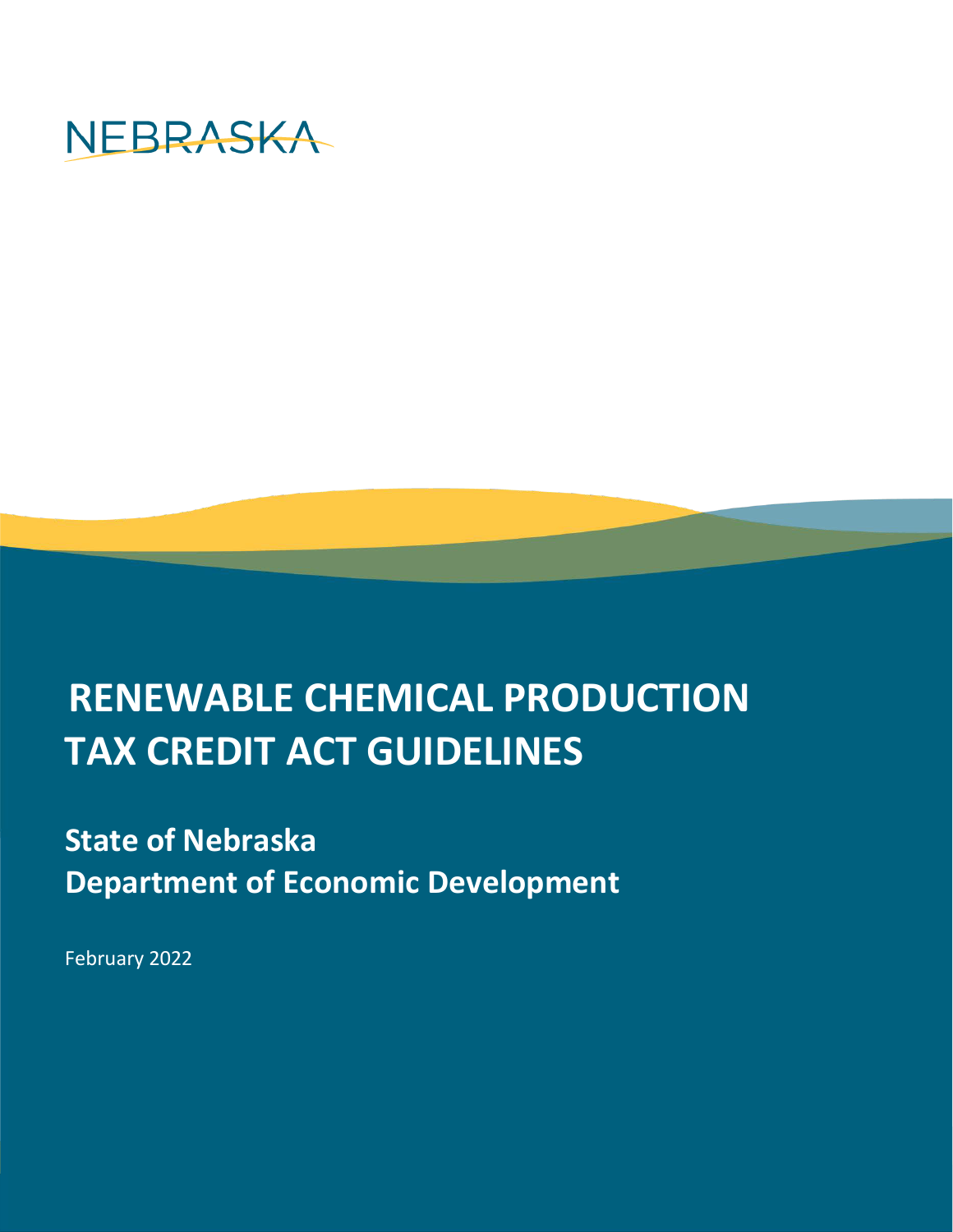| 1.1 |                                                                                         |  |
|-----|-----------------------------------------------------------------------------------------|--|
| 1.2 |                                                                                         |  |
|     |                                                                                         |  |
|     |                                                                                         |  |
|     |                                                                                         |  |
|     |                                                                                         |  |
|     |                                                                                         |  |
|     |                                                                                         |  |
|     | CHAPTER 2: ELIGIBLE BUSINESS CERTIFICATION APPLICATION, REVIEW, AND APPROVAL PROCESS  4 |  |
| 2.1 |                                                                                         |  |
|     |                                                                                         |  |
|     |                                                                                         |  |
| 2.2 |                                                                                         |  |
|     |                                                                                         |  |
| 3.1 |                                                                                         |  |
|     |                                                                                         |  |
|     |                                                                                         |  |
|     |                                                                                         |  |
| 3.2 |                                                                                         |  |
|     |                                                                                         |  |
|     |                                                                                         |  |
| 3.3 |                                                                                         |  |
|     |                                                                                         |  |
| 3.4 |                                                                                         |  |
|     |                                                                                         |  |
|     |                                                                                         |  |
|     |                                                                                         |  |
|     |                                                                                         |  |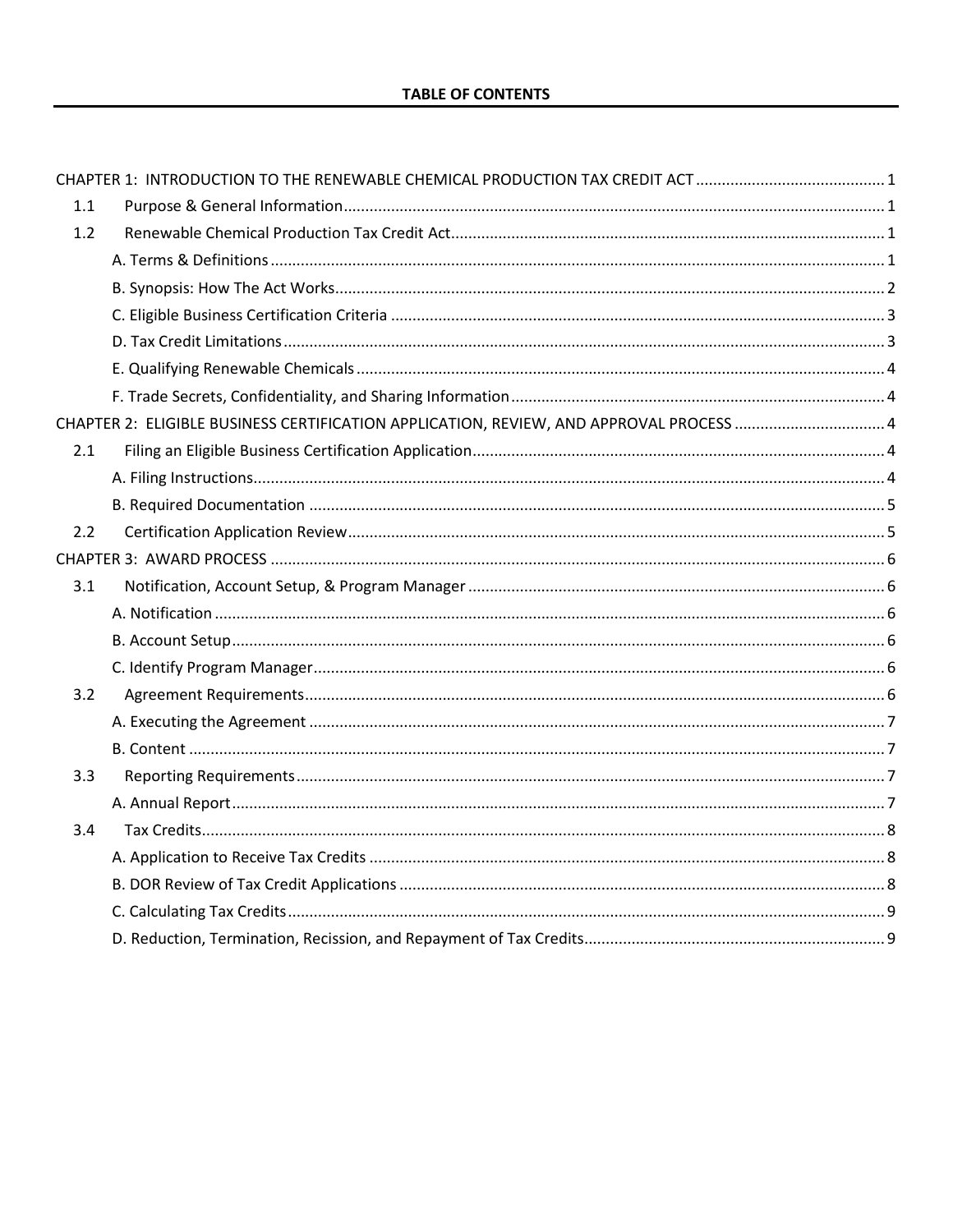### NOTICE:

This guidance document is advisory in nature but is binding on the Department of Economic Development ("DED") until amended. A guidance document does not include internal procedural documents that only affect the internal operations of DED and does not impose additional requirements or penalties on regulated parties or include confidential information or rules and regulations made in accordance with the Administrative Procedure Act. If you believe that this guidance document imposes additional requirements or penalties on regulated parties, you may request a review of the document.

#### **OVERVIEW & CONTACT INFORMATION**

**Ben Goins** Nebraska Department of Economic Development Incentives Division P.O. Box 94666 301 Centennial Mall South Lincoln, NE 68509-4666 402-471-0822 [benjamin.goins@nebraska.gov](mailto:benjamin.goins@nebraska.gov)

*The Renewable Chemical Production Tax Credit Act is codified in Neb. Rev. Stat. §§ 77-6601 to 77-6611.*

#### **Application Portal and Management System**

To administer the Renewable Chemical Production Tax Credit Act, DED uses a grants management system ("GMS"), AmpliFund. GMS User Guides, with instructions for accessing and using the system, along with other resources, are available on **[DED's website](https://opportunity.nebraska.gov/) and on DED's [AmpliFund Resources](https://opportunity.nebraska.gov/programs/amplifund/)** page.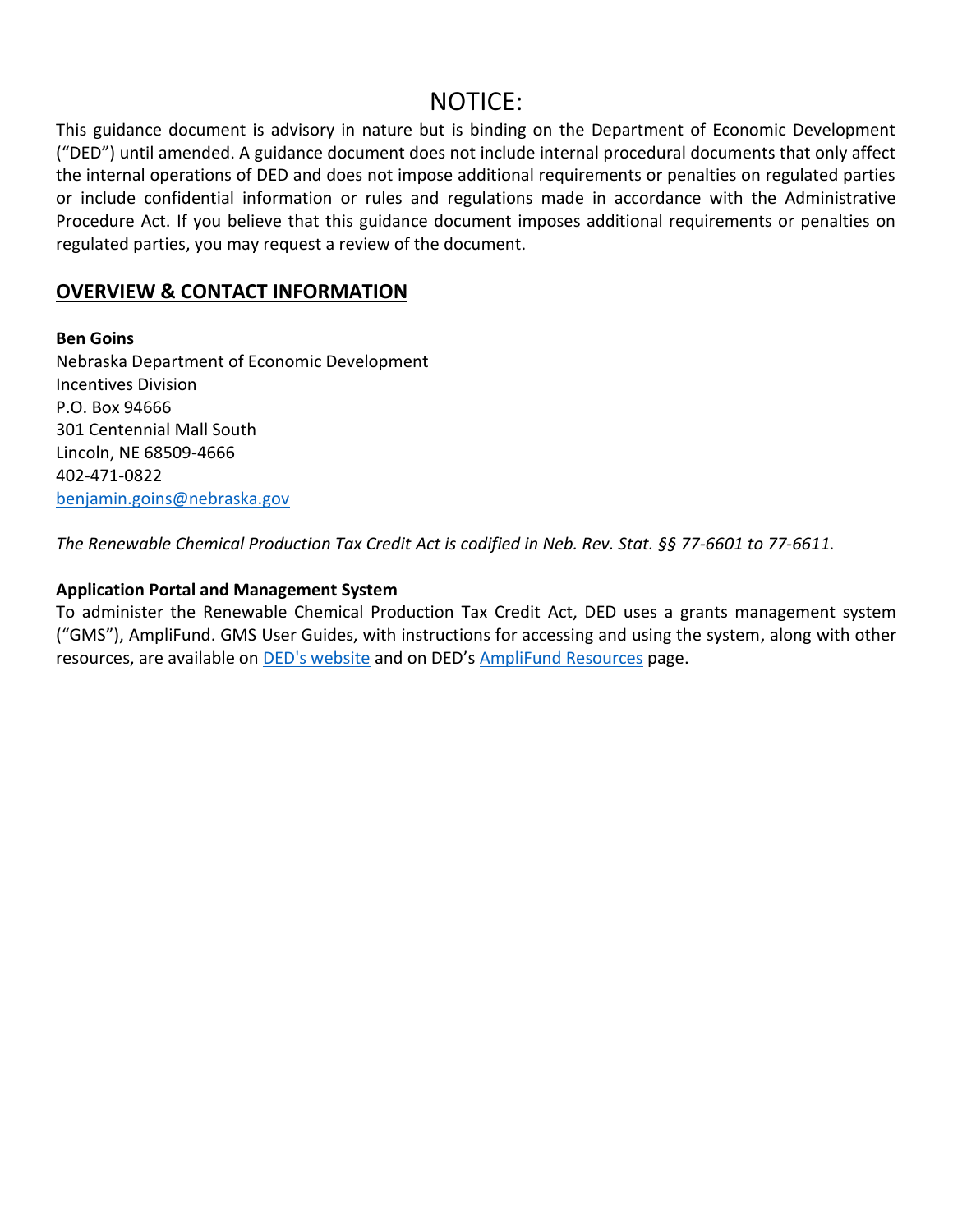#### <span id="page-3-0"></span>**CHAPTER 1: INTRODUCTION TO THE RENEWABLE CHEMICAL PRODUCTION TAX CREDIT ACT**

#### <span id="page-3-1"></span>**1.1 PURPOSE & GENERAL INFORMATION**

Tax credits under the Renewable Chemical Production Tax Credit Act ("Act") are intended to stimulate the emerging biotechnology and bioproducts sector in Nebraska and incentivize the development of renewable chemicals.

The application opens March 1, 2022. Applications will be considered in the order in which completed applications are filed. DED shall have the sole discretion in evaluating applications for compliance with the Act. The application and guidelines can be found on the **Act webpage**.

#### <span id="page-3-2"></span>**1.2 RENEWABLE CHEMICAL PRODUCTION TAX CREDIT ACT**

#### <span id="page-3-3"></span>**A. Terms & Definitions**

- **Biomass Feedstock:** A sugar, starch, polysaccharide, glycerin, lignin, fat, grease, or oil derived from plants, animals, or algae or a protein capable of being converted to a Building Block Chemical by means of a biological or chemical conversion process.
- **Building Block Chemical:** A molecule that is converted from Biomass Feedstock as a first product or a secondarily derived product that can be further refined into a higher-value chemical, material, or consumer product.
- **Eligible Business:** A business that has been certified by DED as eligible to receive tax credits under the Act.
- **Expanded in Nebraska:** A business, that on or after January 1, 2021, did any of the following: (i) increased its Qualified Property located in Nebraska by 10% or more from the prior fiscal year, (ii) increased its Renewable Chemical production in Nebraska by more than 150% over the amount produced in Nebraska during the prior calendar year, or (iii) produced a Renewable Chemical in Nebraska that was not previously produced by the business in Nebraska.
- **Food Additive:** A Building Block Chemical that is not primarily consumed as foot but which, when combined with other components, improves the taste, appearance, odor, texture, shelf life, or nutritional content of food.
- **Pre-eligibility Production Threshold:** The number of pounds of Renewable Chemicals produced, if any, by an Eligible Business during the calendar year prior to the calendar year in which the business first qualified as an Eligible Business.
- **Qualification Date:** The calendar date a business satisfies all necessary criteria to be certified as an Eligible Business.
- **Qualified Property:** Any tangible property of a type subject to depreciation, amortization, or other recovery under the Internal Revenue Code of 1986, as amended, or the components of such property, that is located and used at a business' Renewable Chemical production facility or facilities.
- **Related Persons:** Any corporations, partnerships, limited liability companies, or joint ventures which are or would otherwise be members of the same unitary business group, if incorporated, or any persons who are considered to be related persons under either section 267(b) and (c) or section 707(b) of the Internal Revenue Code of 1986, as amended.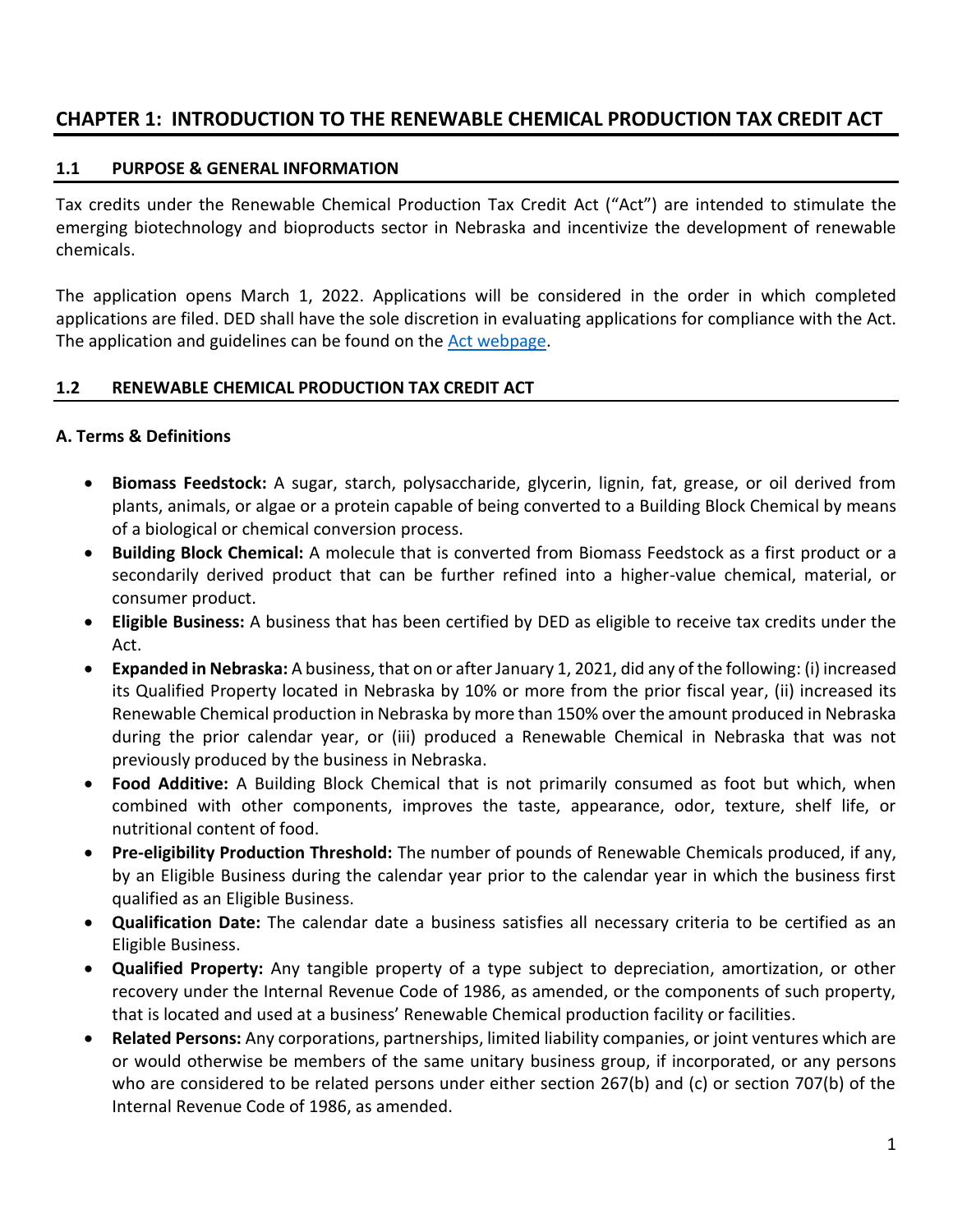• **Renewable Chemical:** A Building Block Chemical with a significant biobased content that can be used for products including polymers, plastics, food additives, solvents, intermediate chemicals, or other formulated products with a significant nonfossil carbon content.

#### **B. Synopsis: How The Act Works**

To be eligible to receive tax credits for the production of Renewable Chemicals, a business must first apply to DED to be certified as an Eligible Business. To be certified as an Eligible Business, the applicant must: (i) produce at least one million pounds of Renewable Chemicals in Nebraska during the calendar year for which tax credits are sought (an application should ordinarily be filed with DED during the same calendar year for which applicant seeks tax credits), (ii) be physically located in Nebraska, (iii) have organized, expanded, or located in Nebraska on or after January 1, 2021, and (iv) be compliant with all agreements entered into under the Act and any other tax credit or programs administered by DED or the Nebraska Department of Revenue ("DOR"). If an applicant is certified by DED as an Eligible Business, it will then enter into an agreement with DED to successfully fulfill all requirements under the Act. The agreement will certify an Eligible Business to receive tax credits under the Act. The agreement will also specify the maximum amount of tax credits which the Eligible Business is eligible to receive. Each agreement will be one year and may be renewed for a second year unless terminated by either party. The maximum amount of credits per agreement is \$1.5 million per year and the maximum agreement term is two years. DED will not certify an Eligible Business to receive more than \$3 million in tax credits within a six-year period.

To receive tax credits, an Eligible Business must submit an application to DOR. The tax credit application must be filed with DOR during the calendar year following the calendar year in which the Eligible Business produced the Renewable Chemicals for which it seeks tax credits. The tax credit application must include: (i) the number of pounds of Renewable Chemicals produced in Nebraska by the Eligible Business during the calendar year for which tax credits are sought, (ii) the type of Renewable Chemicals produced, (iii) the aggregate sales of all Renewable Chemicals produced by the Eligible Business, (iv) a list of each type and the number of pounds of Biomass Feedstock used by the Eligible Business in the production of Renewable Chemicals in Nebraska, and (v) the number of employees of the Eligible Business that are located in Nebraska. DOR may specify any other information required to establish and verify the amount of credits earned under the Act.

If DOR determines that the tax credit application is complete, that the Eligible Business qualifies for tax credits, and the Eligible Business has fulfilled all requirements of its agreement with DED, DOR shall approve the tax credit application and certify the amount of tax credits approved. The amount of tax credits will be determined, in part, by the product of seven and one-half cents multiplied by the number of pounds of Renewable Chemicals produced by the Eligible Business in Nebraska after the Qualification Date in excess of the Eligible Business' Preeligibility Production Threshold (7.5¢ × pounds of Renewable Chemicals produced in Nebraska after Qualification Date in excess of Pre-eligibility Production Threshold). The amount of tax credits certified by DOR shall be within the limit approved and specified by DED and shall not exceed \$1.5 million per year.

An Eligible Business will not receive tax credits for Renewable Chemicals produced before it's Qualification Date. The Qualification Date is the calendar date a business satisfies all necessary criteria to be certified as an Eligible Business (See Chapter 1.2(C) of these Guidelines for criteria). The Qualification Date is distinct from and should predate the application date or certification date. Tax credits will not be available for any Renewable Chemicals produced before the 2022 calendar year.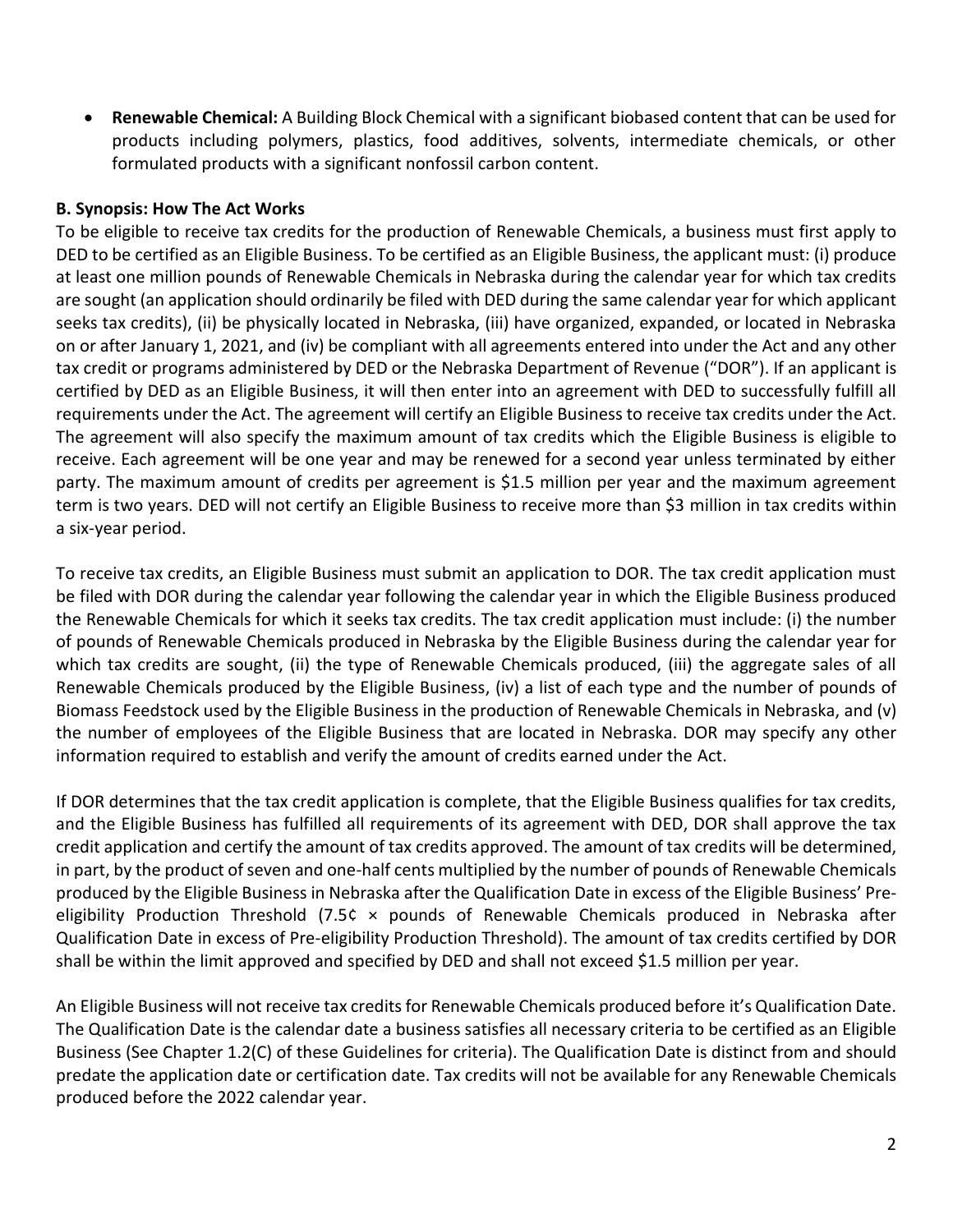To effectuate the Act, DED and DOR may share among their agencies any documents, communications, and relevant information related to applicants, Eligible Businesses, tax credits, or any other item pertaining to the Act.

#### <span id="page-5-0"></span>**C. Eligible Business Certification Criteria**

To be certified by DED as an Eligible Business, the applicant must:

- i. Produce at least one million pounds of Renewable Chemicals in Nebraska during the calendar year for which tax credits are sought. To substantiate the amount of Renewable Chemicals produced in Nebraska by the applicant, the applicant will be required to upload documents to verify:
	- a. the type of Renewable Chemicals produced,
	- b. the amount of Renewable Chemicals produced,
	- c. the year in which the Renewable Chemicals were produced,
	- d. the end use of the Renewable Chemicals, and
	- e. the Nebraska location/facilities where the Renewable Chemicals were produced.
- ii. Be physically located in Nebraska. To be regarded as physically located in Nebraska, the applicant must produce Renewable Chemicals at a production facility located within the State of Nebraska.
- iii. Have organized, expanded, or located in Nebraska on or after January 1, 2021. To be regarded as having organized, expanded, or located in Nebraska on or after January 1, 2021, the applicant must have:
	- a. Organized: The applicant seeking certification as an Eligible Business must have been formed (e.g. a corporation, limited liability company, etc.) by filing all the necessary paperwork with the Nebraska Secretary of State (e.g. articles of incorporation, certificate of organization, etc.), on or after January 1, 2021. When evaluating whether the applicant organized in Nebraska on or after January 1, 2021, DED will consider any Related Persons to the applicant. Applicants with one or more Related Persons in existence in Nebraska prior to January 1, 2021, will not be deemed to have organized in Nebraska on or after January 1, 2021.
	- b. Expanded: The applicant seeking certification as an Eligible Business must have:
		- 1. On or after January 1, 2021, increased its Qualified Property located in Nebraska by 10% or more from the prior fiscal year,
		- 2. On or after January 1, 2021, increased Renewable Chemical production in Nebraska by more than 150% over the amount produced during the prior calendar year, or
		- 3. On or after January 1, 2021, produced a Renewable Chemical in Nebraska that was not previously produced by the applicant in Nebraska.
	- c. Located: The applicant seeking certification as an Eligible Business previously formed and operated in another state but on or after January 1, 2021, began production of a Renewable Chemical at a production facility located in Nebraska.
- iv. Be compliant with any and all agreement(s) entered into under the Act and any tax credit or other programs administered by DED or DOR.

#### <span id="page-5-1"></span>**D. Tax Credit Limitations**

An Eligible Business may be certified for up to \$1.5 million dollars in tax credits per year for up to two years. DED may certify up to \$3 million in tax credits per calendar year for 2022 and 2023 and up to \$6 million in tax credits per calendar year for 2024 and beyond. DED will not approve an Eligible Business certification application after the annual tax credit limitation has been reached. DED will not certify an Eligible Business to receive more than \$3 million in tax credits within a six-year period.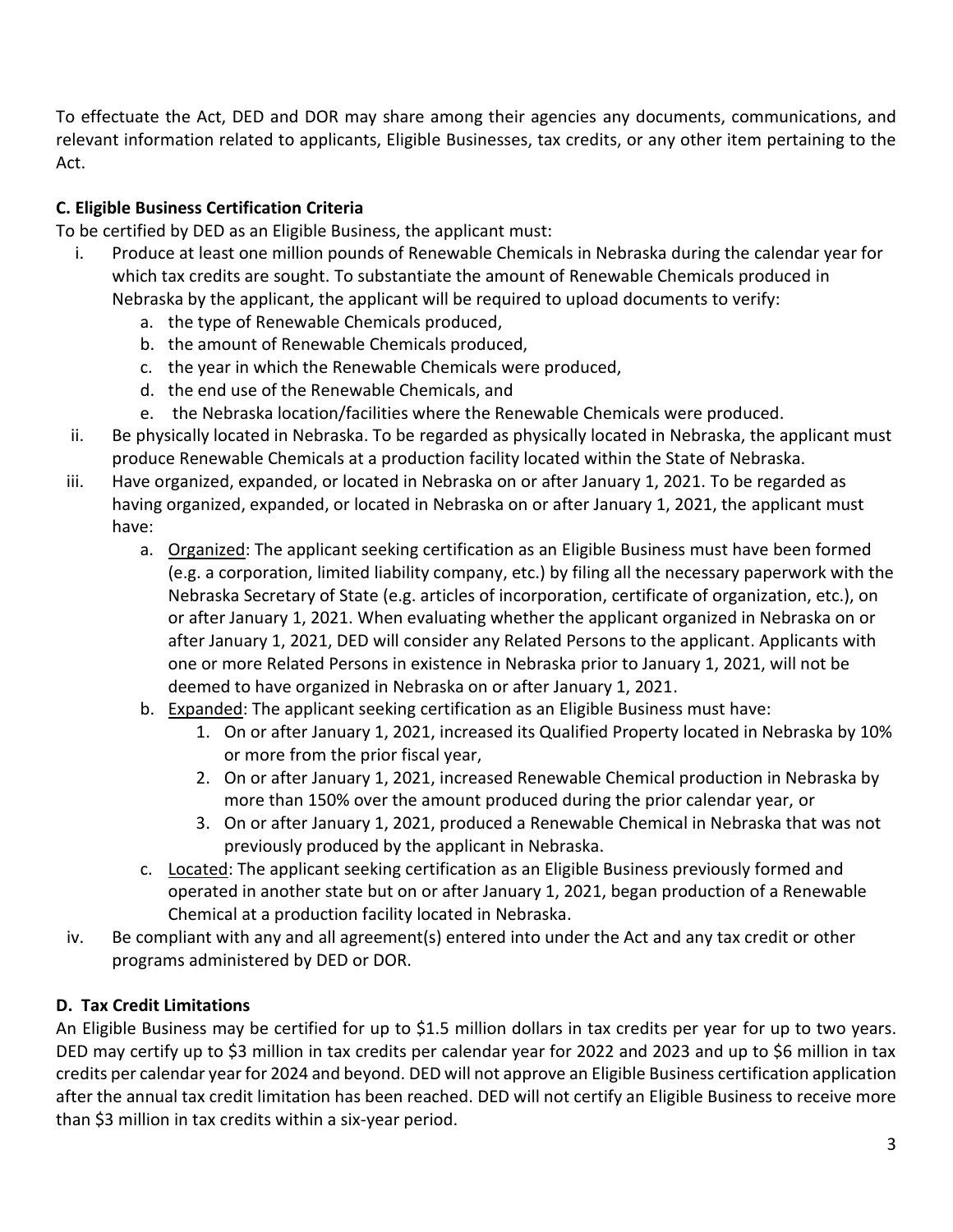#### **E. Qualifying Renewable Chemicals**

Qualifying Renewable Chemicals consist of a Building Block Chemical with a significant biobased content that can be used for products including polymers, plastics, food additives, solvents, intermediate chemicals, or other formulated products with a significant nonfossil carbon content. Renewable Chemical includes: (i) biobased chemicals that can be a food, feed, or fuel additive and (ii) supplements, vitamins, nutraceuticals, and pharmaceuticals. Renewable Chemical does not include a chemical sold or used as fuel. For purposes of the Act, DED has deemed ethanol to be a fuel and not eligible for tax credits.

#### <span id="page-6-0"></span>**F. Trade Secrets, Confidentiality, and Sharing Information**

Except for the identify of tax credit recipients and the amount of tax credits received, any information or record in the possession of DED or DOR with respect to the Act shall be presumed to be a trade secret and shall be kept confidential by such departments unless otherwise ordered by a court of law. Except for reporting the identity of tax credit recipients, the amount of tax credits received by the recipient, and the manner in which the recipient first qualified as an Eligible Business—whether by organizing, expanding, or locating in Nebraska—DED and DOR will comply with their statutory reporting obligations to the Nebraska Legislature by reporting information in an aggregate form. To effectuate the Act, DED and DOR may share among their agencies any documents, communications, and any relevant information related to applicants, certified Eligible Businesses, tax credits, or any other item pertaining to the Act.

#### <span id="page-6-1"></span>**CHAPTER 2: ELIGIBLE BUSINESS CERTIFICATION APPLICATION, REVIEW, AND APPROVAL PROCESS**

#### <span id="page-6-2"></span>**2.1 FILING AN ELIGIBLE BUSINESS CERTIFICATION APPLICATION**

#### <span id="page-6-3"></span>**A. Filing Instructions**

All certification applications must be submitted to DED electronically using AmpliFund.

Application Form**:** Application forms and supporting documentation must be filed electronically using AmpliFund. Applicants are encouraged to review the Application Checklist prior to filling out the application for a list of documents and information required to successfully complete the application. To apply, applicants follow the "Apply Now" link on the DED Renewable Chemical Production Tax Credit Act webpage, create a user profile in the AmpliFund application portal, and complete the application. The user profile allows for saving a partially completed application after the application opens. The first date for DED to receive applications is March 1, 2022.

Questions and Assistance: Questions regarding the application process should be sent to:

#### **Ben Goins [benjamin.goins@nebraska.gov](mailto:benjamin.goins@nebraska.gov) 402-471-0822**

Individuals who are hearing and/or speech impaired and have a TTY, may contact DED through the Statewide Relay System by calling (711) INSTATE (800) 833-7352 (TTY) or (800) 833-0920 (voice). The relay operator should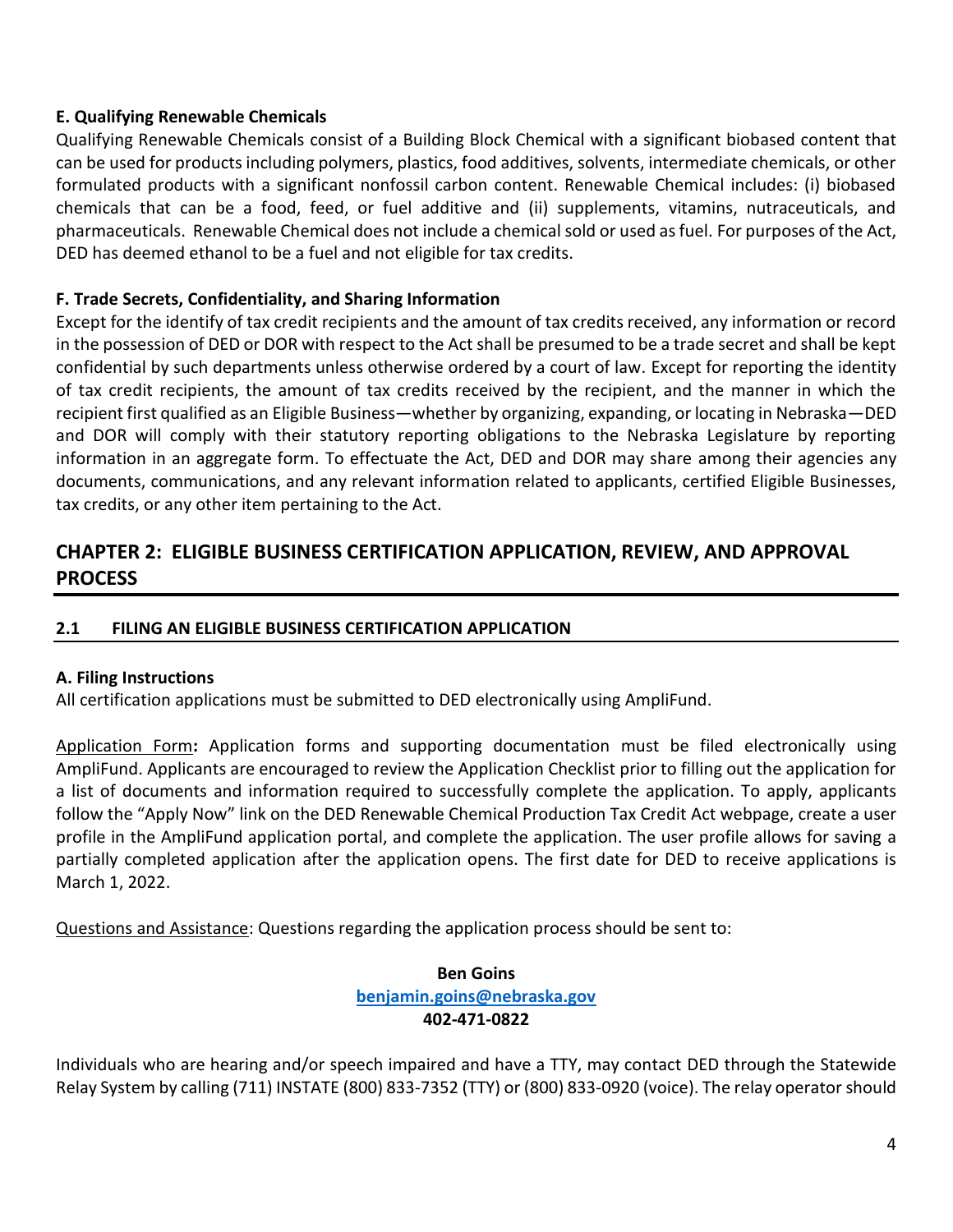be asked to call NDED at (800) 426-6505 or (402) 471-3111. Additional information can be found at the Nebraska Relay website [http://www.nebraskarelay.com/.](http://www.nebraskarelay.com/)

Nebraska Relay offers Spanish relay service for our Spanish-speaking customers. Spanish-to-Spanish (711) or 1- 888-272-5528/ Spanish-to-English (711) or 1-877-564-3503. Nebraska le ofrece el servicio de relevo a nuestros clientes en español. Los consumidores de TTY pueden escribir por máquina en español y las conversaciones serán retransmitidas en español y inglés.

#### <span id="page-7-0"></span>**B. Required Documentation**

The following documentation is required with the application:

- i. A description of the applicant's business, the type of business it conducts in Nebraska, and the business activity that makes it eligible under the Act.
- ii. A list of the Renewable Chemicals produced by the applicant including the scientific name and chemical formula, the end product of each Renewable Chemical, the previous calendar year production amount, a projection for the current calendar year production levels, a projection for the next calendar year production levels, the name and amount of Biomass Feedstock used to produce each Renewable Chemical in the previous calendar year,
- iii. Verifiable documentation showing applicant organized (e.g. articles of incorporation, certificate of organization, etc.), expanded (e.g. tax forms, inventory ledgers, etc.), or located (e.g. lease agreement(s), Nebraska Secretary of State filings, etc.), in Nebraska on or after January 1, 2021,
- iv. Verifiable documentation evidencing that applicant produced one million pounds of Renewable Chemicals in Nebraska during the calendar year for which tax credits are sought,
- v. Verifiable documentation evidencing the number of pounds of Renewable Chemicals produced, if any, by applicant during the calendar year prior to the calendar year in which the applicant is seeking tax credits (i.e. the Pre-eligibility Production Threshold).
- vi. Verifiable documentation evidencing the number of applicant's employees located in Nebraska: (i) at the time of application and (ii) at the close of the prior calendar year
- vii. A list of any and all DED or DOR programs in which applicant is participating.

The title of each PDF or Excel document should include the name of the applicant.

#### **2.2 CERTIFICATION APPLICATION REVIEW**

DED will consider certification applications in the order in which they are received. All required documentation must be uploaded with the application and received by DED for an application to be reviewed. Filing an application does not guarantee certification as an Eligible Business.

Within thirty (30) days after receiving a complete certification application, DED will either: (i) certify the applicant as an Eligible Business, (ii) request additional information, or (iii) deny the certification application. Applicants will be notified in writing of all DED determinations.

If certified as an Eligible Business, the applicant and DED will execute an agreement governing their responsibilities and commitments under the Act (See Chapter 3 below).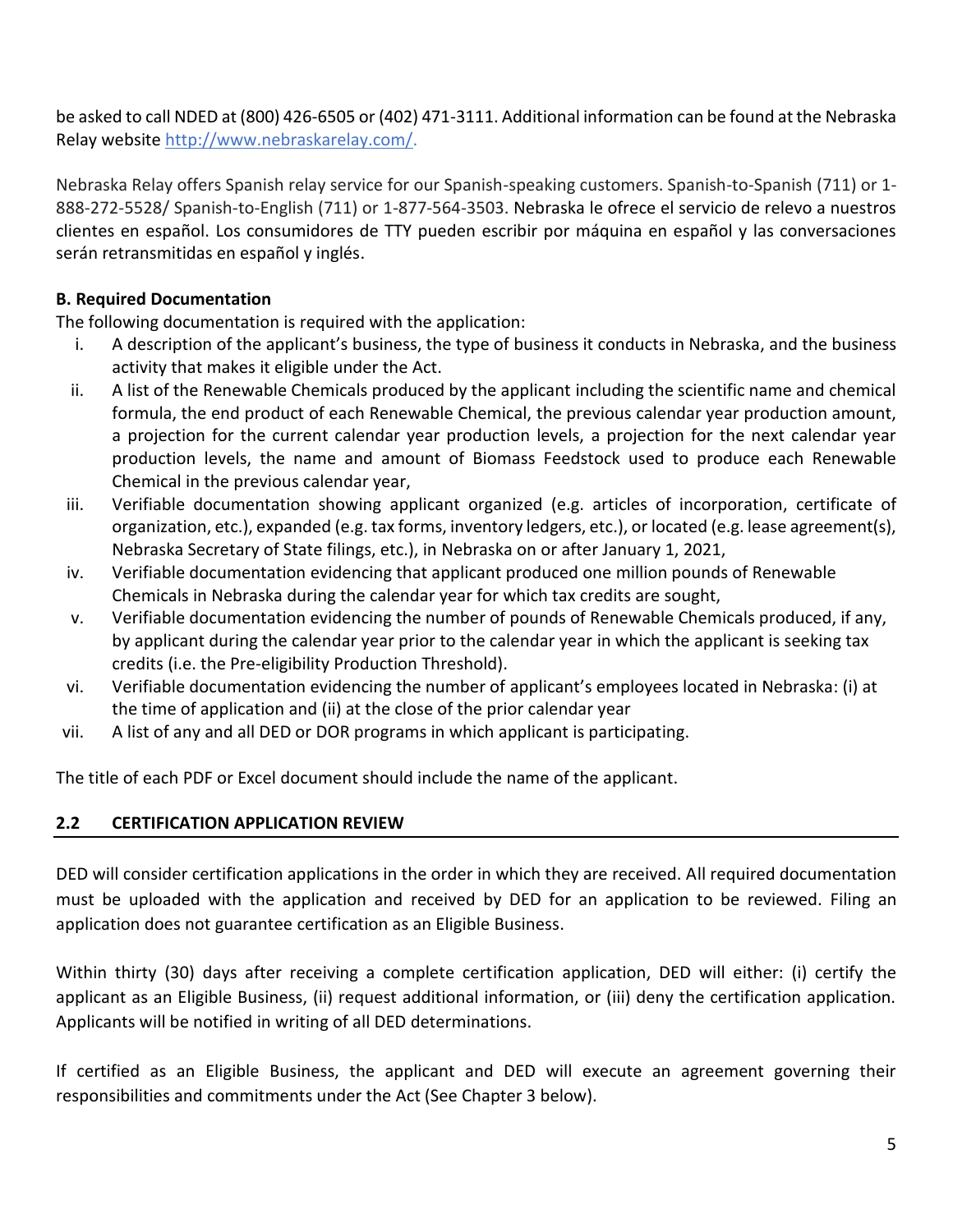If DED requests additional information, the applicant will be given no more than thirty (30) days to provide the requested information. Within thirty (30) days of receiving the additional information, DED shall either certify the applicant as an Eligible Business or deny the application.

A business that applies for certification and is denied may reapply.

#### <span id="page-8-0"></span>**CHAPTER 3: AWARD PROCESS**

The following are, unless otherwise directed by DED, guidelines for all agreements under the Act. All applicants should review this section.

The GMS User Guides or GMS-generated emails may include additional instructions for applicants. For any correspondence, please include the applicant's name and, if applicable, agreement number in the subject line.

#### <span id="page-8-1"></span>**3.1 NOTIFICATION, ACCOUNT SETUP, & PROGRAM MANAGER**

#### **A. Notification**

DED will issue a written notice to applicants informing them whether the certification application has been approved, denied, or whether DED is requesting additional information.

#### **B. Account Setup**

Following a notice of approval, a successful applicant will receive a GMS-generated email from AmpliFund Administrator, "no-reply@gotomygrants.com", with further instructions. This email is sent to the Primary Contact as identified in the application. Applicants should check their spam or junk mail folder as email settings may direct this system-generated email there. If the Primary Contact's information is no longer valid, the links in the email are expired, or the email is not received within thirty (30) days of the notice of approval, the applicant should contact the Act Coordinator.

#### **C. Identify Program Manager**

Following a notice of approval, the applicant's Primary Contact should identify a Program Manager to receive notifications and to execute or assign various tasks (e.g. sign the agreement). In AmpliFund, the Program Manager will be referred to as the "Grant Manager." The Applicant's Program Manager is the primary point of contact for all program-related matters. All DED and GMS automated emails are directed to the Program Manager.

NOTE: The application portal is distinct from the award management side of the GMS. The URL used to apply is different from the URL used to manage the program.

#### <span id="page-8-2"></span>**3.2 AGREEMENT REQUIREMENTS**

#### **A. Executing the Agreement**

If an applicant's certification application is approved by DED, a Renewable Chemical Production Tax Credit Act agreement ("Agreement") will be issued to the applicant/certified Eligible Business within thirty (30) days of DED's notice of approval. The Agreement is entered into between DED and the Eligible Business. The Eligible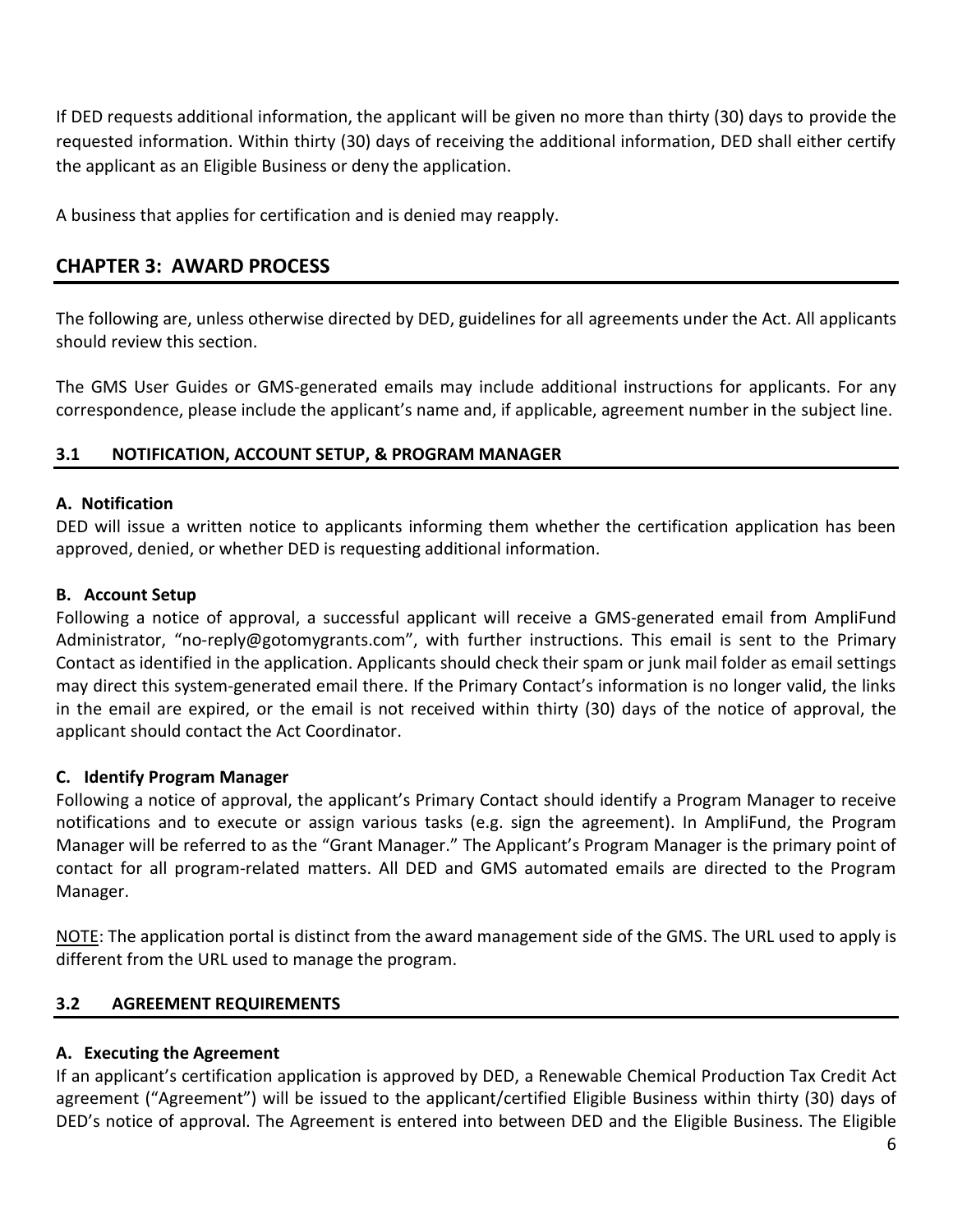Business must review, sign, date, and submit the Agreement to DED. DED will execute the Agreement after it is signed by the Eligible Business. Signatures for the Agreement are facilitated using DocuSign.

#### **B. Content**

The Agreement will specify: (i) the maximum amount of tax credits approved for the Eligible Business, (ii) the length of time for which the Eligible Business is certified to receive tax credits, and (iii) the types of Renewable Chemicals being produced by the Eligible Business. Among other requirements, the Agreement will require the Eligible Business to collect and provide any information reasonably required by DED or DOR to carry out their responsibilities under the Act. In executing the Agreement with DED, the Eligible Business agrees to undertake the continued production of Renewable Chemicals in Nebraska.

#### **3.3 REPORTING REQUIREMENTS**

#### **A. Annual Report**

An Eligible Business that enters into an Agreement with DED will be required to submit annual reports with supporting documentation to DED for the duration of the Agreement. The annual report covering the prior calendar year is due to DED no later than January  $7<sup>th</sup>$  of each year. The annual report is used to provide DED with the information it needs to fulfill its statutory reporting obligation. DED may share information contained in the annual reports with DOR. To effectuate the Act, DED and DOR may share among their agencies any documents, communications, and any relevant information related to applicants, certified Eligible Businesses, tax credits, or any other item pertaining to the Act.

Any failure by the Eligible Business to timely submit the annual report and supporting documentation may result in DED terminating the Agreement. An Eligible Business must complete its annual reporting obligation in the form and manner required by DED. If the Eligible Business' annual report is incomplete or requires clarification, DED may request missing items and/or request clarification. The annual report and supporting documentation must include, but is not limited to:

- i. The aggregate number of pounds, and a list of each type of Renewable Chemical produced in Nebraska:
	- a. During the calendar year prior to the calendar year in which the Eligible Business first received tax credits under the Act,
	- b. During the calendar year for which the Eligible Business is submitting its annual report, and
	- c. During any other calendar year(s) in which the Eligible Business produced Renewable Chemicals in Nebraska while the Eligible Business was a participating party to an Agreement with DED pursuant to the Act;
- ii. The aggregate sales of all Renewable Chemicals produced in Nebraska by the Eligible Business:
	- a. During the calendar year prior to the calendar year in which the Eligible Business first received tax credits under the Act,
	- b. During the calendar year for which the Eligible Business is submitting its annual report, and
	- c. During any other calendar year(s) in which the Eligible Business produced Renewable Chemicals in Nebraska while the Eligible Business was a participating party to an Agreement with DED pursuant to the Act;
- iii. The aggregate number of pounds, and a list of each type of Biomass Feedstock used by the Eligible Business in the production of Renewable Chemicals in Nebraska:
	- a. During the calendar year prior to the calendar year in which the Eligible Business first received tax credits under the Act,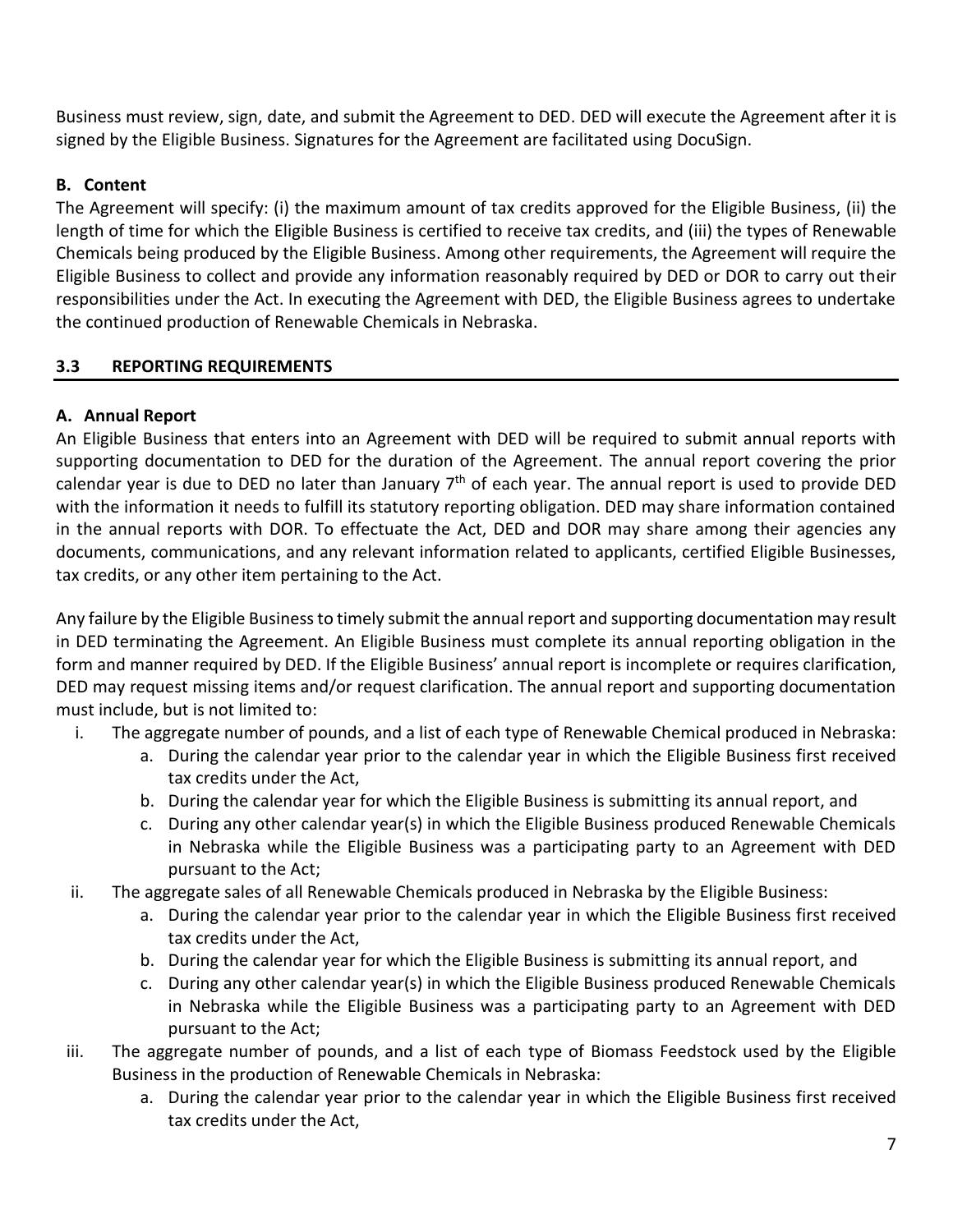- b. During the calendar year for which the Eligible Business is submitting its annual report, and
- c. During any other calendar year(s) in which the Eligible Business produced Renewable Chemicals in Nebraska while the Eligible Business was a participating party to an Agreement with DED pursuant to the Act;
- iv. The number of employees located in Nebraska:
	- a. At the close of the calendar year prior to the calendar year in which the Eligible Business first received tax credits under the Act,
	- b. At the close of the calendar year for which the Eligible Business is submitting its annual report, and
	- c. At the close of any other calendar year(s) in which the Eligible Business produced Renewable Chemicals in Nebraska while the Eligible Business was a participating party to an Agreement with DED pursuant to the Act.

NOTE: Independent of its annual reporting obligations, Eligible Businesses should notify DED immediately of any material changes to its production of Renewable Chemicals.

#### **3.4 TAX CREDITS**

#### **A. Application to Receive Tax Credits**

To receive tax credits, an Eligible Business must submit a tax credit application to DOR. The tax credit application must be submitted in the form and manner prescribed by DOR. The tax credit application must be made during the calendar year following the calendar year in which the Eligible Business produced the Renewable Chemicals for which it seeks tax credits. The tax credit application will request, at a minimum, the following information:

- i. The number of pounds of Renewable Chemicals produced in Nebraska by the Eligible Business during the calendar year for which tax credits are sought,
- ii. The number of pounds of Renewable Chemicals produced, if any, in Nebraska by the Eligible Business in the year prior to certification as an Eligible Business (i.e. the Pre-eligibility Production Threshold)
- iii. A list of the Renewable Chemicals produced in Nebraska,
- iv. The number of aggregate sales of all Renewable Chemicals produced in Nebraska,
- v. A list of each type of Biomass Feedstock used in the production of Renewable Chemicals in Nebraska, and
- vi. The number of employees located in Nebraska.

*DOR may require additional information and documentation to determine and verify the amount of tax credits earned under the Act.*

#### **B. DOR Review of Tax Credit Applications**

DOR will review an Eligible Business' tax credit application to ensure: (i) the tax credit application is complete, (ii) the Eligible Business qualifies for tax credits, and (iii) the Eligible Business has fulfilled all requirements under the Act and all requirements under its Agreement with DED. DOR will provide a written notice to the Eligible Business informing it whether its application has been certified and, if so, the amount of tax credits approved.